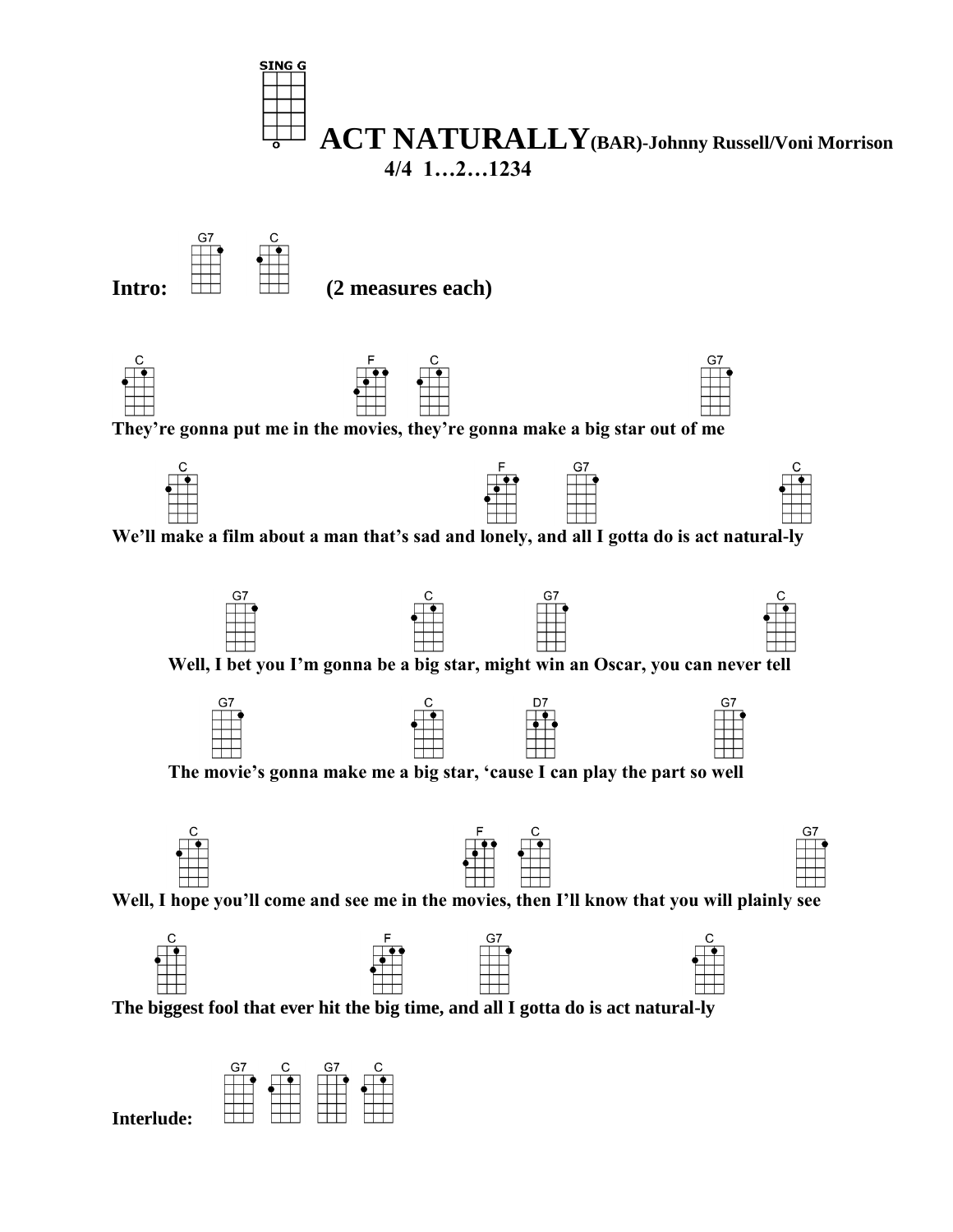

**We'll make the scene about a man that's sad and lonely, a-beggin' down upon his bended knee**



**I'll play the part, and I won't need re-hearsin'. All I have to do is act natural-ly.**





**The movie's gonna make me a big star, 'cause I can play the part so well**





**Well, I hope you'll come and see me in the movies, then I'll know that you will plainly see**



**The biggest fool that ever hit the big time, and all I gotta do is act natural-ly**